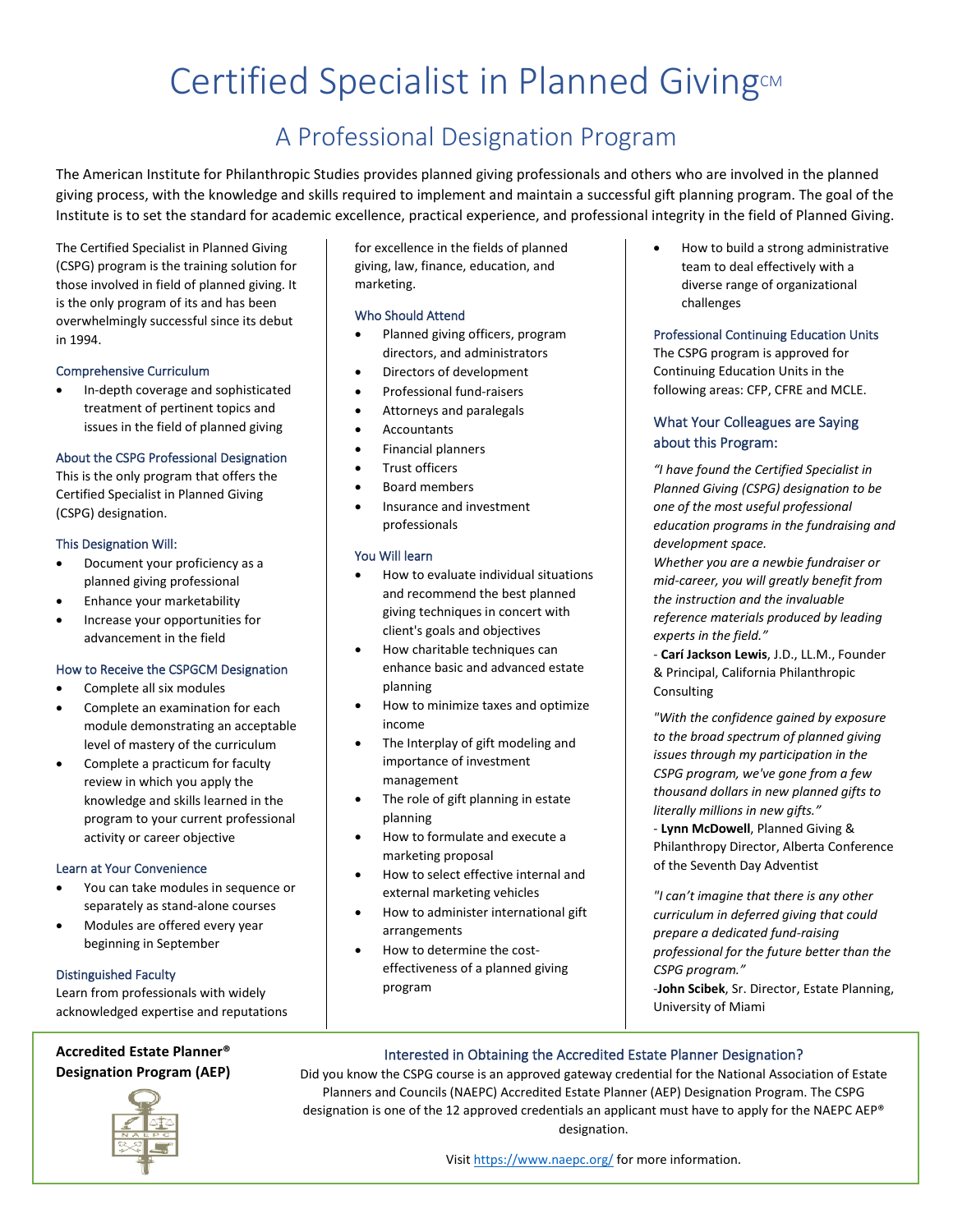## Fall 2022-Spring 2023 Course Schedule

#### Module One

#### Financial Planning

Focus on data gathering methods to assist the client/donor in "discovering" their current financial position while establishing or clarifying their personal objectives going forward. To properly equip the student for this task, the course addresses:

- The personal balance sheet
- Cash flow requirements
- Common income tax strategies
- Legacy issues/estate planning basics
- accumulating wealth/investment basics
- Retirement planning-qualified planstypes and issues
- Building projections via present and future value calculations
- Questioning techniques
- Risk management
- Investment basics

Ultimately, the course focuses on interpreting the data gathered and the introduction of those charitable gift strategies which may compliment the client's overall objectives.

**Instructors:** James F. Normandin & Juan Ros

**Dates: September 26 & 27, 2022 8:00 am - 5:00 pm (PST) via Zoom Fee: \$975 Course Number-2301**

## Modules One-Six

#### Module Two

#### Tax Planning

Focus on the basic federal tax structure in the United States and on the basic concepts of the income tax system and the transfer tax system.

- **Income Tax System** Basic overview including: tax policy, tax disputes, and judicial/regulatory interpretations, with emphasis on determining types of income and deductions, tax rates, alternative minimum taxes, and reading income tax returns
- **Gift and Estate Taxes** Basic overview of the transfer tax system, including: tax policy related to transfer of wealth and review of legislative history
- **Methods of Transferring Wealth, Including Gift, Devise, Contract, and Law** - Gift and estate tax rules; generation-skipping transfer rules

**Instructors:** Craig Wruck

## Marketing Planned Giving

Developing the marketing plan, attracting donor prospect attention and relationship building techniques will be covered.

- **Marketing Strategies -** Newsletters, postcards, institutional publications, general and targeted mail brochures, fact sheets, seminars, professional networks, and web-based marketing
- **Solicitation Procedures and Techniques**
- **Special Concerns**
- **Elements of a Proposal -** The case for supporting the charity, the purpose of the gift, the amount requested, method of making the gift, tax, financial, and intangible donor benefits
- **Features of a Proposal Assumptions -** Summary of gift arrangement, tax consequences, and cash flow projections, use of graphics, win-wins for donor and agency

**Instructor:** Cathy R. Sheffield

**Dates: November 28 & 29, 2022 8:00 am - 5:00 pm (PST) via Zoom Fee: \$975 Course Number-2302**

## Module Three

## Estate Planning - Part I and II

Focus on the different aspects of Estate Planning.

- **Traditional Estate Planning Tools** Wills, living trusts, irrevocable trusts, intra-family gifting, probate, and life Insurance
- **Estate and Gift Taxes** Basic estate and gift tax rules exclusions
- **Business Succession Planning** Goals, strategies, and their application to charitable planning
- **Estate Planning Strategies** Gifts, family sales, grantor retained income trusts, residential trusts, and family partnerships
- **Application to Charitable Planning Goals** - Philanthropic heritage, wealth preservation, and liquidity planning
- **Application to Charitable Planning Strategies** - Deferred gifting techniques and family foundations
- **Private Charitable Entities** Use of Private Foundations, Donor Advised Funds and Supporting Organizations to meet donor goals
- **Risk Management** Discussion of causes of litigation regarding planned gifts and effective litigation and estate management

**Instructor:** Jerad Beltz and Reynolds T. Cafferata

**Dates: January 23 & 24, 2023 8:00 am - 5:00 pm (PST) via Zoom Fee: \$975 Course Number-2303**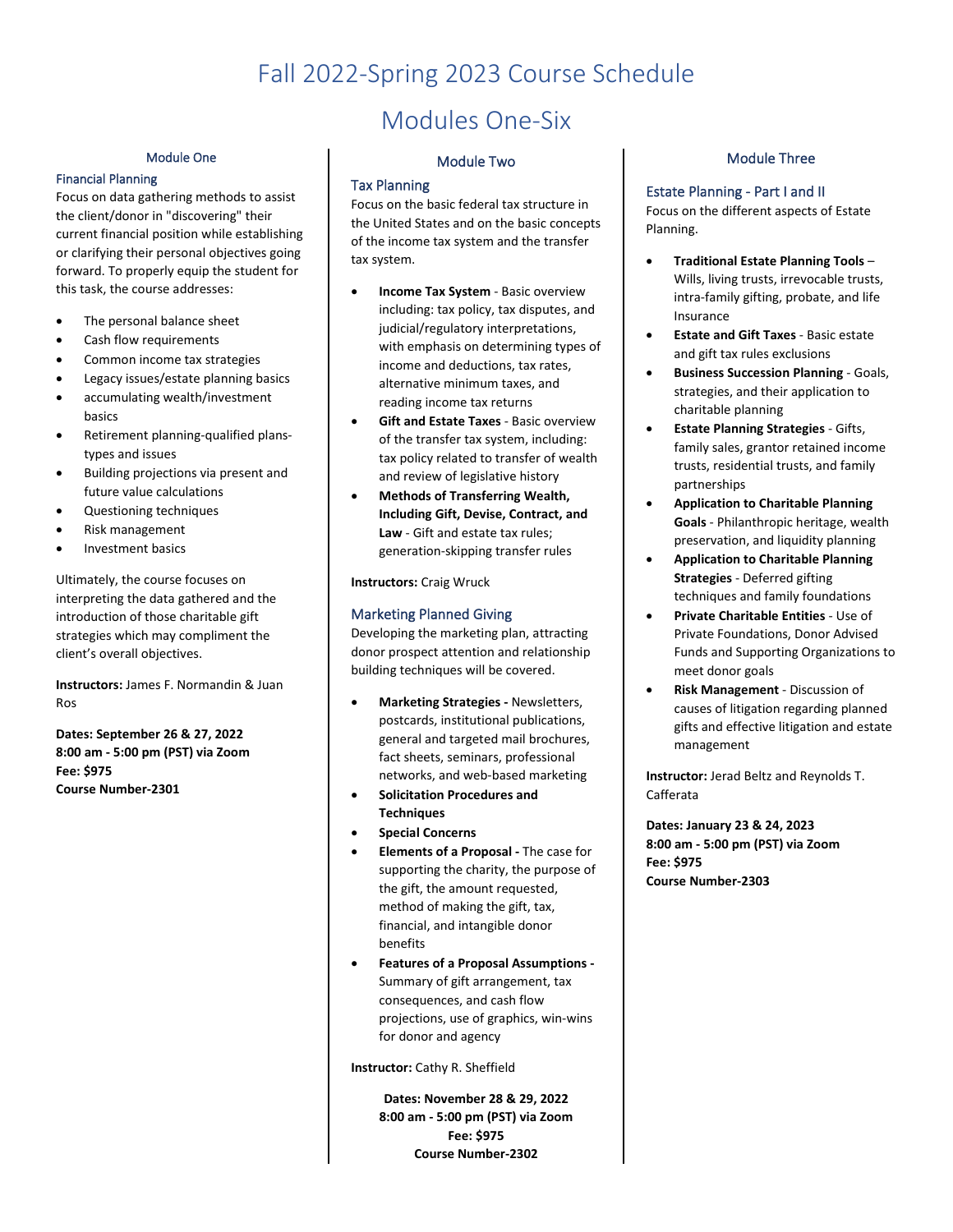#### Module Four

## Charitable Gifting Part One: Assets and Entities

Focus on foundations: private, public, supporting, and community; general tax rules, restrictions and limitations.

**Charitable Gift Assets** - Types of classes, risks and benefits of each, and evaluation of assets and procedures for conveying title, ownership, and possession

**Instructors:** Stephanie Buckley & Elizabeth Bawden

## Charitable Gifting Part Two: Other Deferred Gifting Techniques

Focus on design issues, valuation concerns, administration/operation, and obtaining tax deduction and benefits of both outright and deferred methods.

- **Outright Methods** Bargain sales, conservation easement, services, and in-kind retirement assets
- **Deferred Methods** Wills, charitable trusts, charitable gift annuities, life insurance, pooled income funds, and remainder interest in residence or farm
- **Design Issues**
- **Valuation Concerns**
- **Administration and Operation**
- **Charitable Gift Substantiation for Tax Benefits**

Ultimately, the course focuses on interpreting the data gathered and the introduction of those charitable gift strategies which may compliment the client's overall objectives.

**Instructors:** Claudia B. Sangster & Steven Chidester

**Dates: March 13 & 14, 2023 8:00 am - 5:00 pm (PST) via Zoom Fee: \$975 Course Number-2304** 

**Class location:** Classes will be held via Zoom

**\_\_\_\_\_\_\_\_\_\_\_\_\_\_\_\_\_\_\_\_\_\_\_\_\_\_\_\_\_\_\_\_\_**

**What is included?** Instruction materials will be provided in an electronic version prior to each module.

In addition to the live class, all registrants will receive a link to the audiovisual recording of each session that will be active for 60 days of unlimited views.

#### Module Five

## Charitable Gifting Methods: Charitable Remainder Trust

A complete overview of the income, gift, and estate tax consequences associated with Charitable Remainder Trusts will be presented.

- Present value computation
- Cash flow analysis
- Suitable gift assets
- Administration and other operational considerations and application of CRT planning strategies to individual and corporate planning objectives

**Instructor:** Lynda L. Sands

#### International Gift Planning

Focus on the International Gift Planning process.

- **International Gift Planning** Grants by U.S. charities for use abroad, rules governing international grant making by U.S. public charities and private foundations
- **Gift Planning for U.S. Citizens** Gift arrangements for gifts by U.S. citizens to non-U.S. public charities and how to maximize the tax benefits
- **Aliens**  Structuring gifts from non-resident aliens to U.S. charities
- **Special Tax Considerations for Residential and Non-residential Aliens** - Income tax, estate, and gift tax rules
- **Special Treaty Variations** Canada, Mexico, and Israel

**Instructor:** Cynthia D. Brittain

**Dates: May 22 & 23, 2023 8:00 am - 5:00 pm (PST) Via Zoom Fee: \$975 Course Number-2305** 

#### **Practicum**

The written practicum should demonstrate a knowledge and comprehensive application of the principles and practices set forth within the selected area of study. This final project is due following the completion of Modules 1-6 and will be evaluated by the Practicum Faculty Advisor.

**Practicum Review Fee: \$350 Course Number – 2307**

#### **Payment Options:**

- **1. Pay in Advance Discount**
	- \$5,700 if you register and
- pay in advance 2. **Pay per individual module**
	- Module 1-6 \$975 each
	-
	- Practicum Review Fee \$300

#### Module Six

## Administration and Operation of Planned Giving Programs

Focus on the administration and operational side of planned giving programs.

**Practical Issues** - Forms, procedures, processes for the intake and on-going operations of Planned Gifts

- **Developing Written Guidelines** Application of guidelines to the offices of development, business, and public relations
- **Operational Issues** Review of types of Planned Gifts, 4-tier accounting requirements, appropriate type, and payout percentages in today's environment
- **Responsibilities and Roles of Administration** - Development office, business/financial office, in-house/outside counsel, operational board/foundation board, and volunteers
- **Procedures** Conveyance of gift deeds, reports to donor and beneficiaries, asset management, appraisal fees and expenses, duties to disclose possible errors, oversight, and poor performance to income beneficiaries and remainder beneficiaries
- **Investment Issues** Role of Behavioral Finance and Trust % in managing charitable trusts
- **Use of Professionals in Gift Administration** - Auditors and accountants, periodic legal review, and contracting with outside professionals

**Instructor:** Phillip M. Purcell

## Elder Care

The focus is on understanding the financial, emotional, and physical needs of the elderly and the relationship between those needs and the professional involved in planned giving.

- Through the use of statistical analysis, demographics, trends and case studies, this module equips the professional to better serve the elderly community.
- Health care affecting the elderly's financial and physical needs
- Powers of attorney, health care directives, conservatorships, incapacity and estate planning
- Ethics and charitable planning
- Residential needs and long-term care
- Preservation of the integrity of charitable gifts

Instructor: John Lansing

**Dates: July 24 & 25, 2023 8:00 am - 5:00 pm (PST) via Zoom Fee: \$975 Course Number-2306**